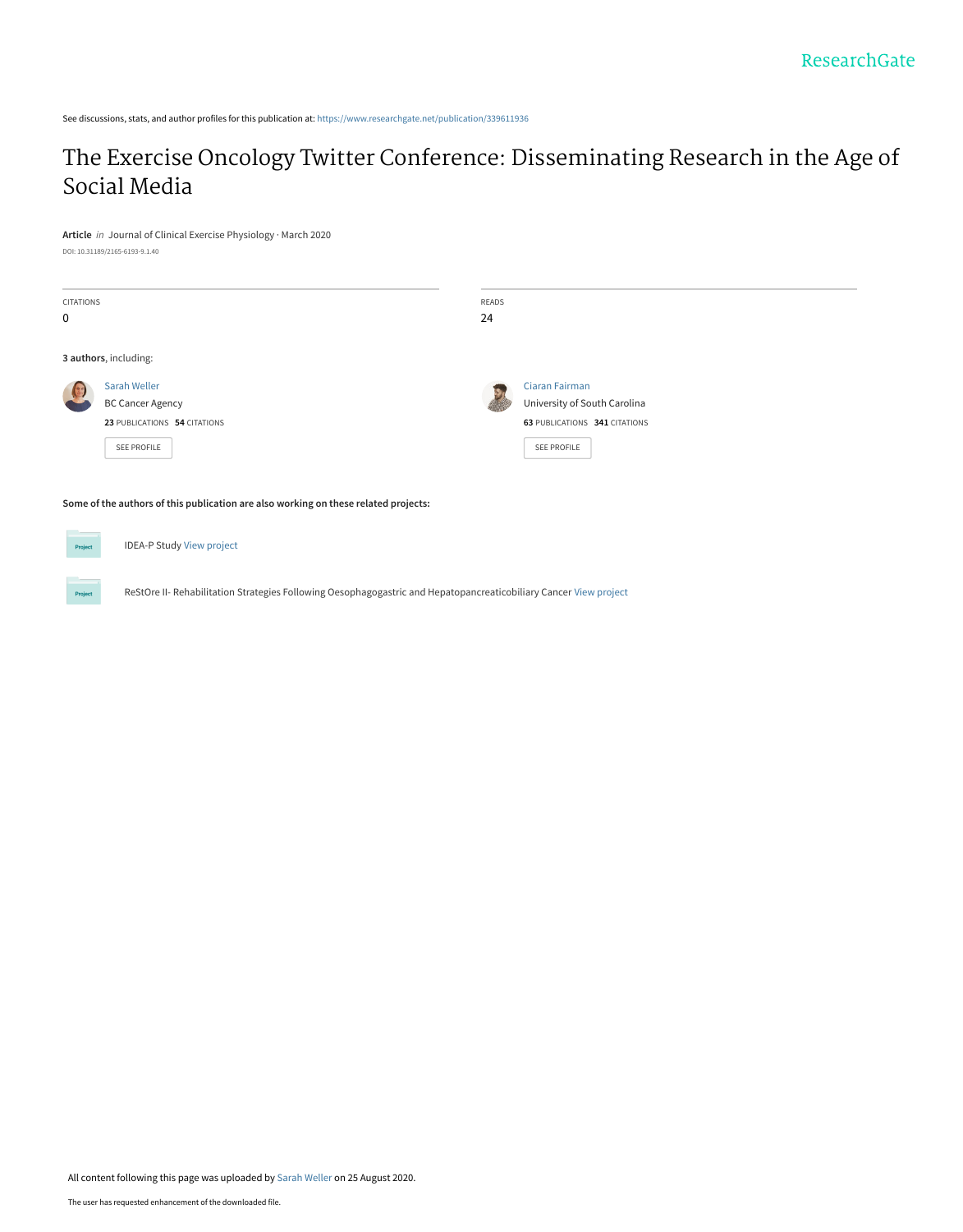# **The Exercise Oncology Twitter Conference: Disseminating Research in the Age of Social Media**

Keith M. Thraen-Borowski, PhD<sup>1</sup>, Sarah Weller, BAppSci<sup>2</sup>, Ciaran Fairman, PhD<sup>3</sup>

### **ABSTRACT**

**Background:** Scientists are using social media to amplify their scientific impact. As such, researchers are looking for novel ways to engage this medium to promote scientific findings and communicate research to a broader audience. Here, we examine the use of a Twitter conference as a means to effectively communicate advances in the field of exercise oncology.

**Methods:** The Exercise Oncology Twitter Conference (ExOncTC) occurred in October 2018. Each presentation consisted of 6 tweets over 15 min. Attendees were able to interact during a presentation via the conference hashtag (#ExOncTC). Registration data were used to characterize presenters and participants while Twitter Analytics/Union Metrics were used to aggregate data to determine engagement and reach.

**Results:** The ExOncTC featured 68 presenters from 13 countries and 48 institutions. Presenters varied in academic background (ranging from undergraduate students [1.5%] to terminal degree holders [46%]) and profession (including researchers [42.5%] and physicians [6%]). Participants, including researchers, physicians, students, patients, and organizations could register via the Web site (n = 231), follow the  $@$ ExOncTC Twitter handle (n = 805), and/or search the #ExOncTC hashtag. During the conference, #ExOncTC was tweeted 1,501 times by 483 unique users for 4,943 total engagements (number of times a user interacts with a tweet). Collectively, these tweets reached 453,900 distinct users with potential impressions equaling 1.8 million (number of views possible).

**Conclusion:** Reach of the ExOncTC demonstrates the potential effectiveness of using a Twitter conference as a platform to communicate the field of exercise oncology, suggesting Twitter conferencing should be explored as a tool for scientific dissemination to the broader field of clinical exercise physiology. *Journal of Clinical Exercise Physiology*. 2020;9(1):40–42.

**Keywords:** dissemination, cancer, science communication

# **INTRODUCTION**

The importance of conducting research is underscored by the ability of work to be shared with scientists and the public. As such, dissemination of knowledge is a cornerstone of science. Scientific conferences are a critical process of dissemination, as they allow for the active participation of attendees, as opposed to the passive participation associated with reading research in a journal. Additionally, researchers

not only report and share their latest findings at scientific conferences, but exchange ideas, as these conferences also provide important networking opportunities. However, attendance at these conferences is becoming increasingly challenging due to the financial burden, time constraints, and environmental impact often associated with this traditional forum (1), ultimately limiting the accessibility, reach, and potential impact of the work presented.

Conflicts of Interest and Source of Funding: None

<sup>1</sup> Departments of Kinesiology and Biology, Loras College, Dubuque, IA 52001 USA

<sup>2</sup> Rehabilitation Sciences Graduate Program, University of British Columbia, Vancouver, BC, Canada

<sup>3</sup> Exercise Medicine Research Institute, Edith Cowan University, Perth, WA, Australia

Address for correspondence: Keith Thraen-Borowski, PhD, 1450 Alta Vista Street, Dubuque, IA 52001; 563-588-7475; e-mail: Keith.ThraenBorowski@ Loras.edu.

Copyright © 2020 Clinical Exercise Physiology Association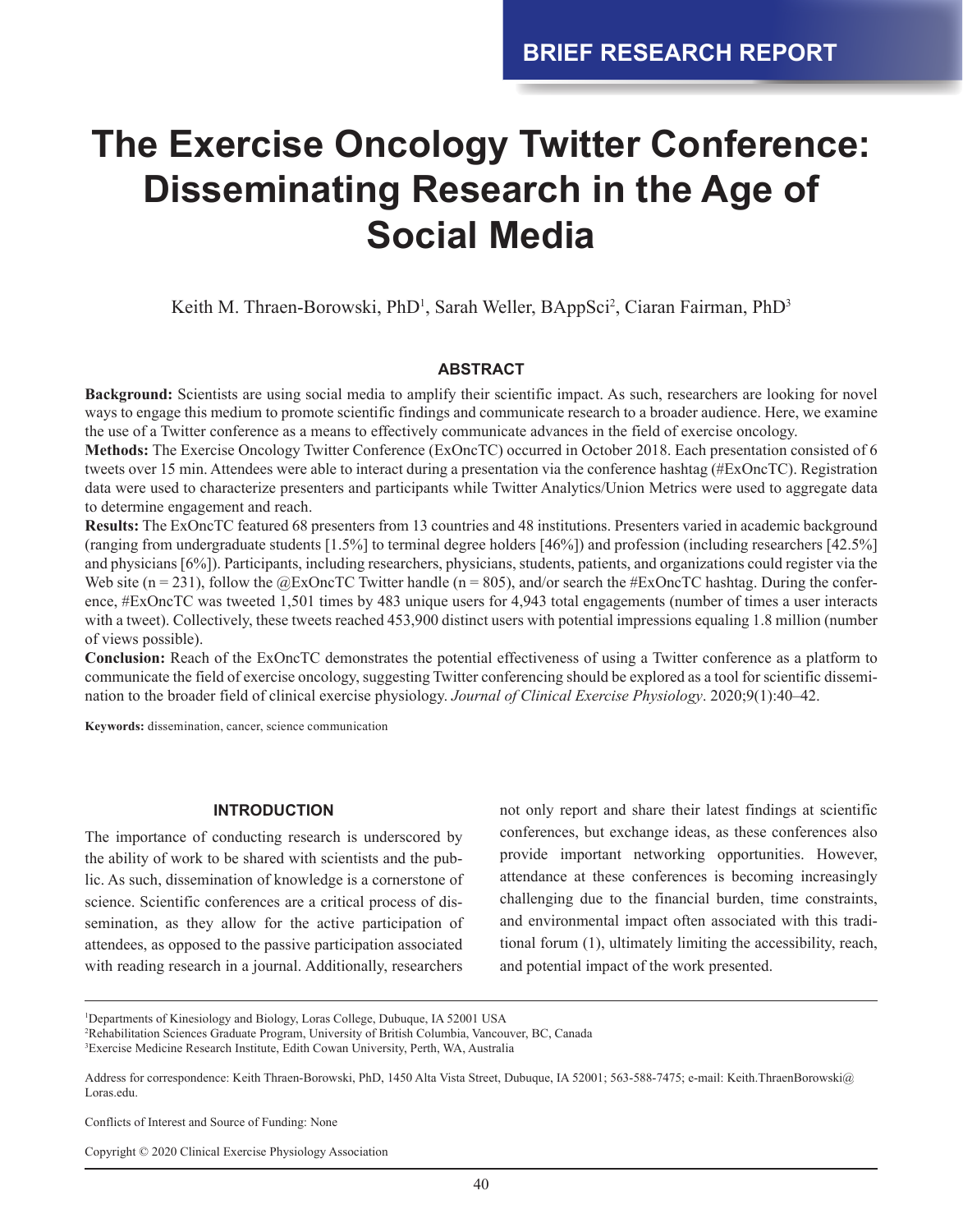As technological advances continue to shape the methods used to communicate globally, the methods used to disseminate scientific information are evolving. Scholarly conversations are increasing on various social media platforms (2). Scientists are using social media to increase their scientific impact, acquire and share information, and communicate research to a broader audience (3). Social media allows for rapid and brief communications that can increase and accelerate scholarly interactions (4). As such, social media is becoming a tool with which to promote scientific findings, build networks and collaborations, and further improve the impact, reach, and engagement of research.

When considering the potential benefits of social media, coupled with the potential limitations of traditional in-person conferences, a new method of dissemination has emerged: the Twitter conference. This novel strategy combines Twitter, a highly visible, high-traffic social networking site, with the structure of a traditional scientific conference. Hosting a conference specifically in this digital medium allows for the dissemination of the latest research findings, complete with engagement in the scientific discourse associated with these dissemination efforts, and is designed to promote open and inclusive science. Twitter is free, provides the ability to share information, and enables real-time networking opportunities between researchers, clinicians, and patients from across the globe. Further, as Twitter publicly indexes tweets, this conference can be revisited by those in attendance initially, as well as those unable to attend in real time. Born from the World Seabird Twitter Conference in 2015 (5), this exciting area of scientific communication has yet to be fully explored in the literature. Therefore, we examine the use of a Twitter conference as a process to effectively communicate advances in the field of exercise oncology. Here, we detail our approach to this method of dissemination, as well as explore the engagement of participants and the potential reach of this type of conference.

#### **METHODS**

The Exercise Oncology Twitter Conference (ExOncTC) occurred in October 2018 and took place entirely on the social networking service Twitter (twitter.com). Twitter allows registered users to post and interact with messages (tweets) via the Twitter Web site and/or its compatible external applications. These tweets are restricted to 280 characters. Tweets can also contain Joint Photographic Experts Group (JPEG) images (up to 4 per tweet), videos (one per tweet) or Graphics Interchange Format (GIF) images (1 per tweet), none of which count against the character limit. Tweets are publicly visible, such that unregistered users can read them, though only registered users can post and interact with tweets. Users may subscribe to other users' tweets by following a user. As of 2018, Twitter had more than 330 million active users.

#### **Presenters**

A Web site (www.exonctc.com), complete with conference information, an abstract submission form, and a participant registration form, was created. Abstract submissions opened via this Web site 2 months prior to the conference date. Presentations could include original data, previously published work, or thematic pieces related to an area of study within exercise oncology. Conference organizers reviewed submitted abstracts and organized presentations into a program based on both theme and presenter time zone. Each presentation consisted of 6 tweets posted over 15 min, each numbered and labeled with the official conference hashtag (#ExOncTC). Keynote presenters, invited by the conference organizers, presented 10 tweets over 30 min. Presenters were encouraged to use figures, infographics, animations, and/or additional imagery in order to highlight their work within the confines of the medium. Presentations were introduced by the conference organizers and completed in succession across a 19 h period. This strategy was chosen to accommodate the volume of presentations and the numerous time zones associated with presenters and attendees.

# **Attendees**

Attendees were asked to register (free of charge) via the conference Web site. While attendees were encouraged to register, the conference was open to anyone. All attendees, registered or not, were able to interact during and after each presentation via the Twitter reply function.

# **Statistical Analyses**

Web site registration data were used to describe presenters and registered participants, while Twitter Analytics (twitter. com) and Union Metrics (unionmetrics.com) were used to aggregate data in order to determine level of engagement and overall reach. Outcomes included number of tweets, number of unique users, total engagements (total number of times registered Twitter users interacted with a tweet), impressions (total number of times users actually viewed a tweet), and potential impressions (total number of times a tweet has been delivered to a Twitter account, leading to the potential for that tweet to be viewed).

#### **RESULTS**

The ExOncTC featured 68 presenters from 13 countries and 48 unique institutions. Presenters varied in both academic background (ranging from undergraduate students [1.5%] to terminal degree holders [46%]) and occupation (including researchers [42.5%] and physicians [6%]). Conference attendees who registered via the Web site  $(n = 231)$  included researchers, physicians, students, patients, and cancer organizations. Additionally, attendees also participated via following the official conference Twitter handle @ExOncTC (n  $= 805$ ) or by searching the conference hashtag (#ExOncTC).

During the hours of the conference, #ExOncTC was tweeted 1,506 times by 485 unique users. On the day of the conference, there were 4,943 total engagements with tweets labeled with the #ExOncTC conference hashtag. Collectively, these tweets reached 453,900 unique users and yielded 145,000 impressions, with potential impressions equaling 1.8 million.